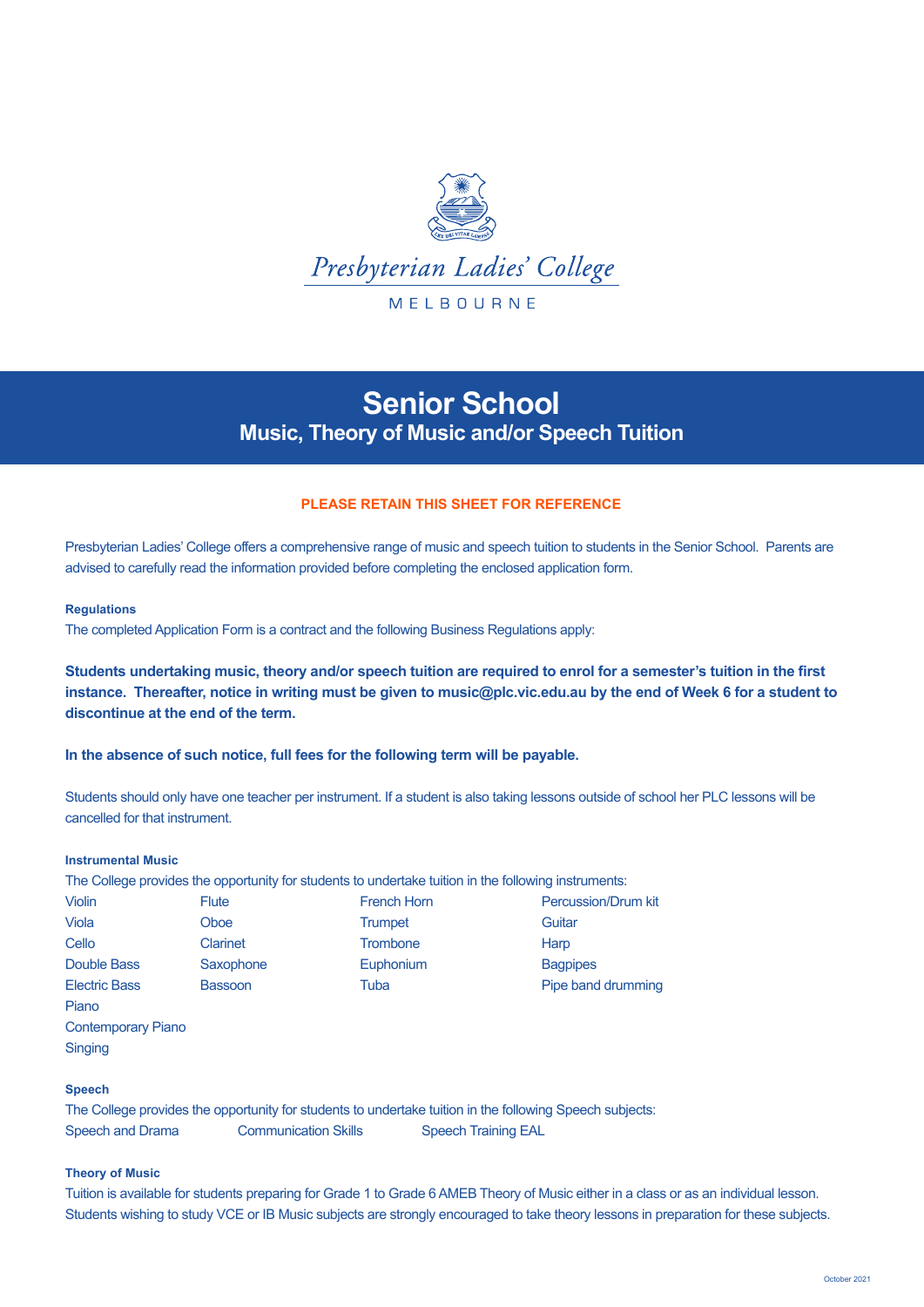## **LESSONS**

All lessons are timetabled on a rotating basis during class time so that students are not missing the same class each week. Students in Years 11 and 12 are scheduled for lessons outside of academic class times. This may be before or after school, at lunchtime, or during timetabled spares.

Lesson times may be viewed on Wyse. Students and parents can check when lessons are scheduled by using the Music tile on Wyse – for parents, this is located in Parent Neighbourhood; for students, this will appear in their Commonroom.

Music staff will re-schedule lessons that clash with school excursions, tests etc provided that at least one week's notice has been given. Staff will also make up lessons that are missed through teacher absence. Staff are not expected to make up lessons missed through student illness, unexplained absence or family holidays. Special arrangements may be made regarding students who are ill for a prolonged period, in which case parents are advised to contact the Director of Music.

## **Extra Lessons**

Teachers may offer extra lessons after the completion of 32 lessons per year. Any extra lessons will be charged on a pro-rata basis. Parental permission will be sought prior to extra lessons being given.

#### **Discontinuation of Lessons**

Students undertaking music, theory and/or speech tuition are required to enrol for a semester's tuition in the first instance. **Thereafter, notice in writing must be given to music@plc.vic.edu.au by the end of Week 6 for a student to discontinue at the end of term. In the absence of such notice, full fees for the following term will be payable.**

Please note that it is not necessary to re-enrol for instrumental, theory or speech tuition each year – once enrolled, it is considered that students will continue with their tuition until such time as written notice of discontinuation is received.

## **MUSIC TUITION**

# **Individual Lessons**

Lessons are normally of 30 minutes duration, but for students who are at AMEB Third Grade or above, a longer lesson may be necessary. 40 and 50 minute lessons are available, subject to recommendation by the teacher.

#### **Shared Lessons**

Shared lessons between two students are only available to students in Year 7 who have not previously had tuition on that instrument. Shared lessons may only be taken for a maximum of two years and are not available for piano, guitar and singing. If a shared lesson is requested but unavailable, parents will be contacted regarding an individual lesson.

#### **VCE Music and IB Music**

Any student who elects to study a unit of VCE Music or IB Music will receive one 50-minute instrumental lesson per week from a member of the music staff. There will be no charge for this lesson. Students may still undertake a unit of VCE Music or IB Music and learn their instrument from an external teacher; however, they will be expected to meet the fees of the external teacher.

## **ENSEMBLES**

The College has a large number of ensembles that cater for all levels of ability and styles of music. Once a student has reached the required proficiency on an instrument she is required to take part in at least one ensemble at the discretion of the Director of Music. Piano students may be asked to join a choir or participate in chamber music.

Students who learn an instrument outside of PLC are welcome to join ensembles. Please contact the Music School Administrator for further information.

Taking part in an ensemble is seen as an essential part of the instrumental program offered by the College. Students who are not prepared to meet this requirement will be asked to continue their instrumental studies outside the College.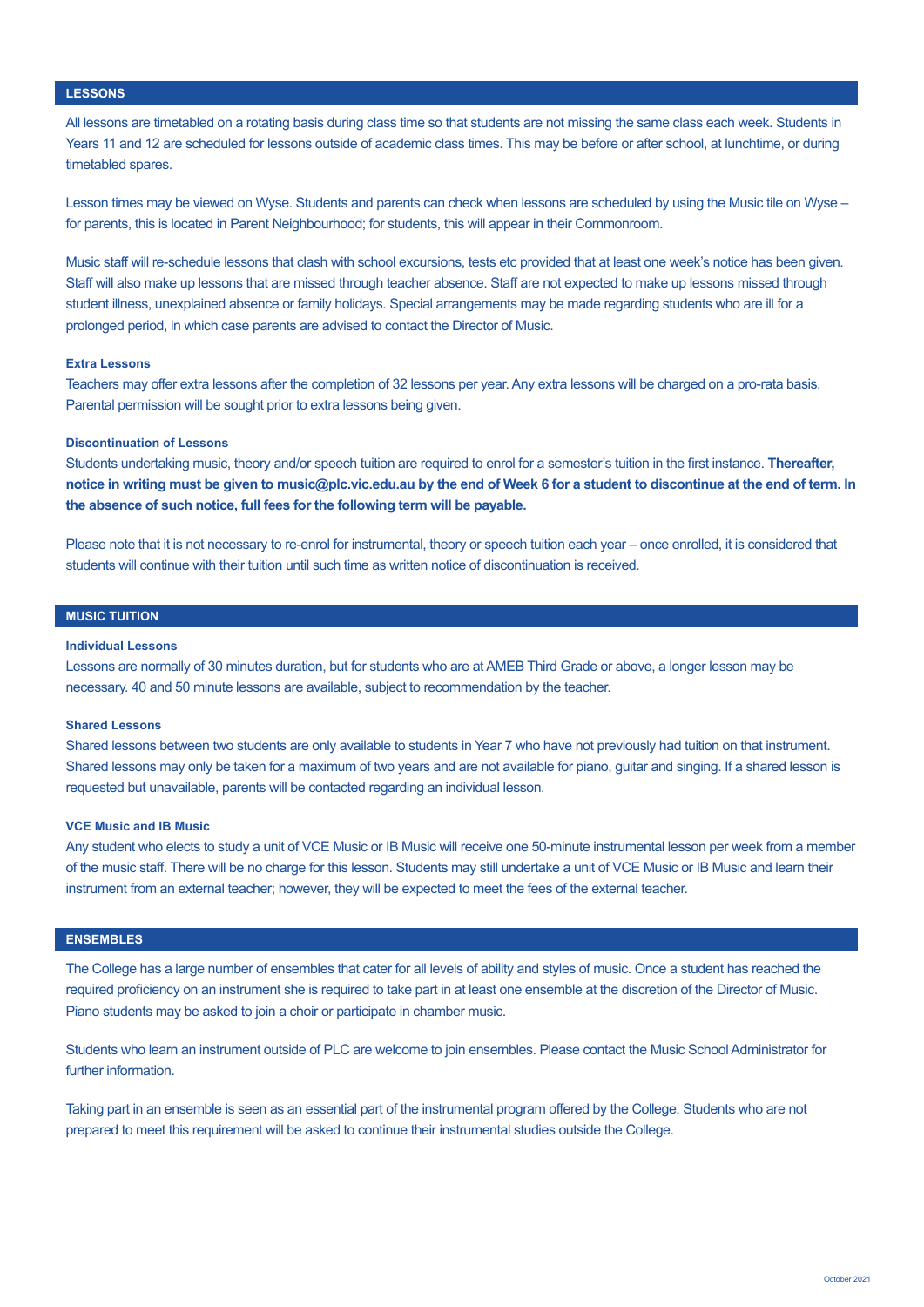# **Pipes and Drums**

The PLC Pipes and Drums band is highly regarded and performs regularly at various highland gatherings throughout the state, ANZAC Day and special occasions for the school. Students undertaking tuition in Pipes or Pipe Band Drumming will be expected to join the band and attend rehearsals and functions as required by the Head of Pipes and Drums when they reach the required proficiency. A one-off fee of \$300 is charged when students join the band to cover costs associated with purchasing and maintaining uniforms.

The first year of tuition in Pipes or Pipe Band Drumming at Senior School is offered free of charge for students who have not previously undertaken lessons.

# **SPEECH TUITION**

## **Communication Skills**

The Communication Skills course is planned to encourage clear and effective expression of ideas, feelings, giving of information through discussion, impromptu or planned talks, role-play and literary material. Formal examinations conducted by the AMEB or Trinity College London may be undertaken at the teacher's discretion.

## **Speech and Drama Tuition**

Speech tuition is undertaken in a shared lesson and includes drama skills such as mime, improvisation and characterisation as an integral part of the course. The course seeks to encourage clear fluent speech and to develop a pleasant and varied range of vocal tone in students. It aims to develop a love of language through enjoyment in the use of words, both spontaneous and from literature, including prose, drama and poetry. Students are encouraged to participate in local eisteddfods and to undertake AMEB examinations.

## **Speech Training - EAL**

This syllabus has been designed to suit those students who are having difficulty with the spoken English language. The course includes exercises to help with particular sounds, reading aloud skills and intonation patterns.

Students enrolling for any of the Speech subjects available usually take lessons in pairs.

# **INSTRUMENTS**

#### **Hire of Instruments**

Instruments may be hired from the school for a maximum period of two years, subject to availability. Please note that it is not possible to hire pianos, guitars or percussion equipment (including drum kits) through the school – students of these instruments are advised that it is necessary to own an instrument if they wish to undertake tuition.

Parents are requested to sign an Instrument Hire agreement which will be provided to the student at the first lesson. When the signed form is returned to the teacher at the following lesson, a school instrument will be provided to the student to take home.

Parents are advised to consult with their daughter's instrumental teacher before purchasing an instrument.

#### **Insurance**

The school insurance policy covers instruments owned by the school whilst they are hired out to students, in transit and at their residential property. In cases where an instrument has been neglected or reasonable care has not been demonstrated, parents will be expected to pay either the reasonable care costs or the \$500 excess.

Parents are strongly advised to insure privately owned instruments.